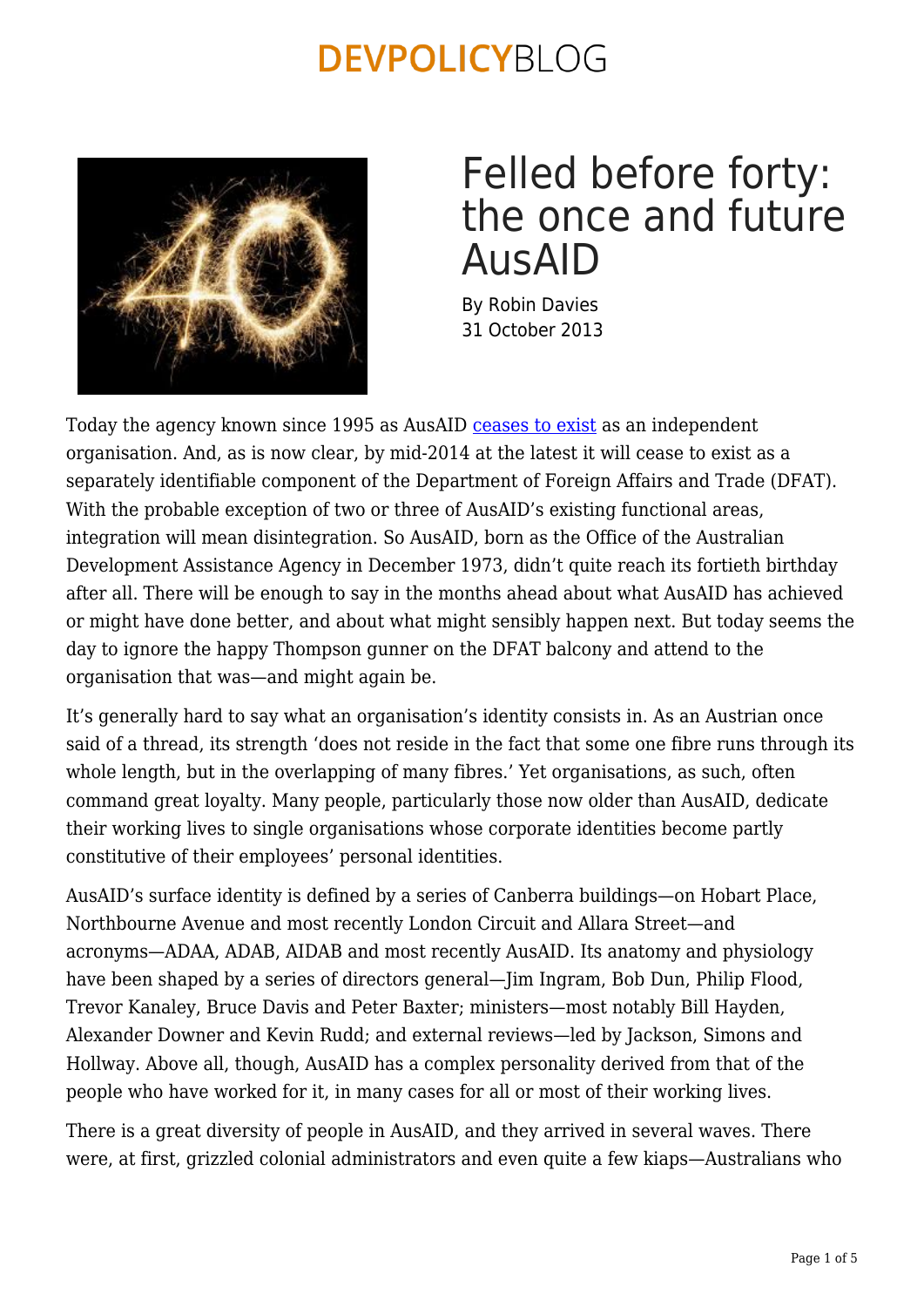had served as patrol officers in pre-independence Papua New Guinea. There were numerous case workers in state offices, dealing with aid-funded international students. Then, in the second wave, there were people who wanted a public service career in aid for one of many reasons: they were idealistic, or had international credentials to apply, or wanted the stability of a public service job with a degree of exoticism, or were cautiously hopeful that aid could create more utility than other forms of public expenditure. These people were generalists who over time worked in most areas of the organisation. In the third wave were two very distinct streams: on the one hand, mid-career and young professionals, wellequipped with the theoretical basis for an aid career; on the other hand, mobile senior managers who moved in from other organisations where job security was low or, as in the case of DFAT, promotion opportunities few.

The second wave is still dominant, though by a diminishing margin. People in this group, having seen and done most things in their field, have a sense of professionalism but often could not point to any one area of deep specialisation. Mostly they know each other well and negotiate disagreements with an eye to the long term. They tend to lack a strong regard for formal authority and, when directed to do something dumb, have been known to practice what one student of AusAID behaviour describes as 'non-violent non-cooperation'. Some are roguish, good in a pinch but best watched closely in china shops. Some are raconteurs. Some are reasonably described as eccentric. Most, however, just quietly and stoically prop up the organisation. AusAID's locally-engaged staff sit squarely in this last category, having taken on increasing levels of responsibility over the years and having endured triennial changes of Australian personnel.

Any given person in AusAID might have had a great variety of experiences in the course of a career. On long-term overseas postings, even at quite junior levels, they might be negotiating directly with senior ministers or even leaders, both distinguished and dubious; progressively understanding who in the middle levels of a bureaucracy is honest, smart and determined enough to get things done, and how to help them; or attempting low-key visits to remote schools, health clinics, rural cooperatives and infrastructure projects, only to find themselves the main attraction at a town hall meeting of expectant dignitaries and villagers. In post-disaster situations, they might be collaborating with the formidable Australian Defence Force machine to get supplies transported and distributed; trying to figure out how food aid distribution works in a secretive, totalitarian regime under the watchful eye of marvellously evil minders; witnessing rivers clogged with thousands of bodies, mostly young mothers and children, in the aftermath of a tsunami; navigating the incredible chaos that is post-disaster aid coordination; or finding ways to resist the useless generosity of those who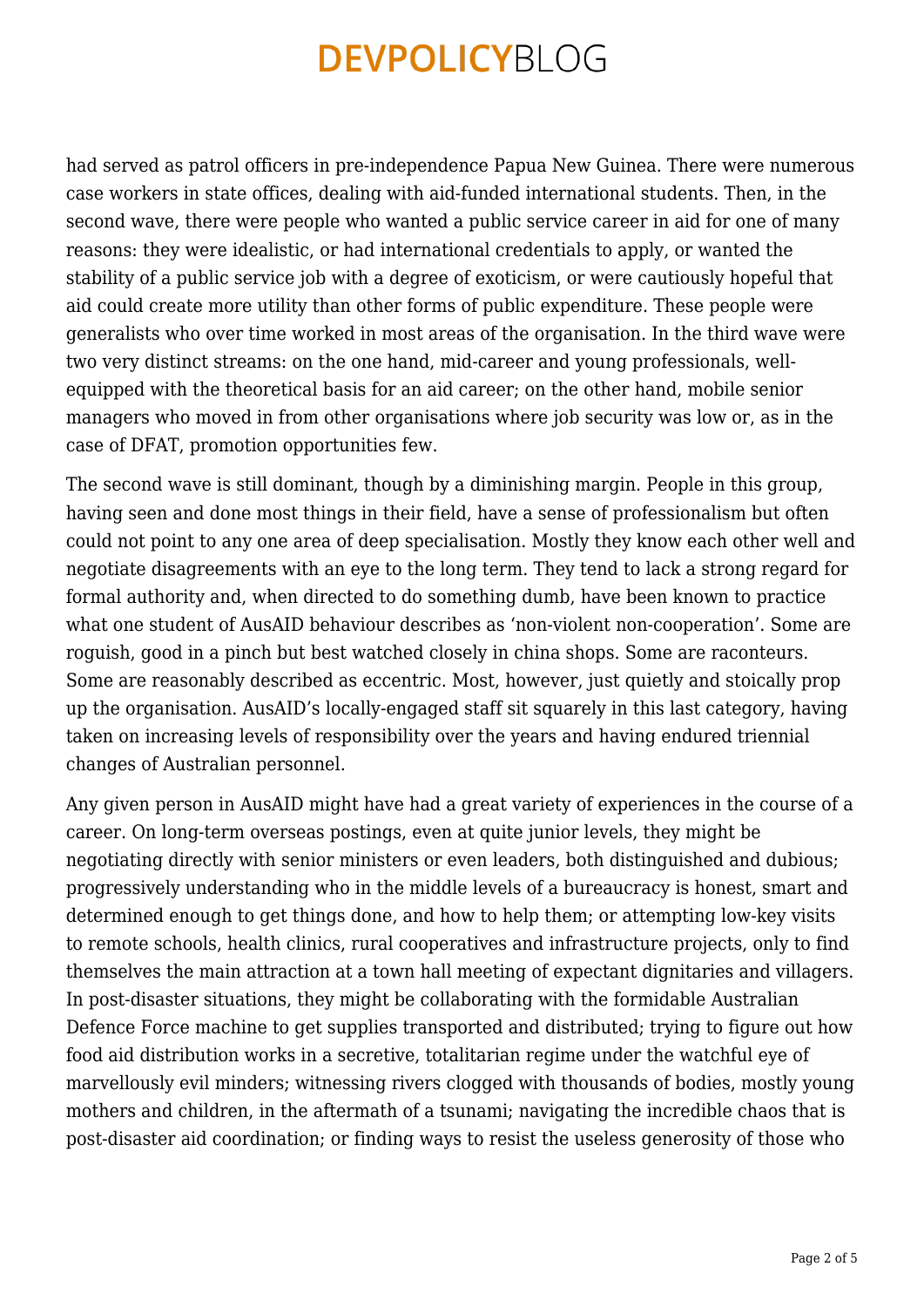want to give what they have rather than what is needed.

In dealing with the aid program's many agents and partners, they might be overturning rigid and elaborate program designs in order to permit improvisation by good technical advisers or adapt to changing circumstances; battling to dislodge entrenched but ineffectual contractors; struggling to find out and perhaps support what aid-funded NGOs and volunteers were doing in a particular country; influencing the behaviour of multilateral organisations—good, bad and indifferent—through boards, high-level consultations and country directors; racking their brains to find things which they and bilateral donors X, Y and Z can collaborate upon with the least possible pain in order to satisfy some diplomatic imperative; or squirming in stuffy rooms in multilateral meeting-places, listening to smug people drone about good donorship. And, most invigorating of all, in dealing with ministers they might be rewriting speeches from scratch moments before delivery; chiselling and bending visionary initiatives in order to give them some chance of getting to first base; or readying smallish and manageable 'announceables' in advance of ministerial tours in order to forestall larger and uncontrollable ones.

In addition, most people will have encountered a high level of personal risk at some point in the course of their work. Perhaps violent crime was rife, or they had to travel by dangerous and unconventional means or, in one instance, their workplace was bombed by terrorists. A number of AusAID staff have died in the course of their work, including one, Allison Sudradjat, who might well have become the first female head of the organisation.

AusAID has until recently been small and generalist enough that its long-term staff will have shared many experiences like those mentioned in the very partial list above, and will have built up strong international networks of people with similar roles and experiences. This commonality of experience and milieu is part of what makes the organisation what it is. But another factor, at least as important, is its sense of difference from other public and private organisations in the same general orbit—most notably but not only DFAT. AusAID staff will naturally define themselves in opposition to quick-fixers, fast talkers and carpetbaggers. Just as there is in DFAT a stereotype of AusAID, so there is in AusAID a stereotype of DFAT—as an organisation that is mercenary, transactional, short-termist and, most problematically, often lacking a realistic understanding of how its own ends might best be served by the aid program. Unjust as it might be, at least in relation to a good number of individuals in DFAT, this stereotype of the 'other' is part of what confers unity on AusAID.

Now the borders around AusAID are being comprehensively breached and dismantled, probably beyond any possibility of easy reconstruction. While this is in the end just a 'machinery of government' change, it is inevitably experienced as an affront, a personal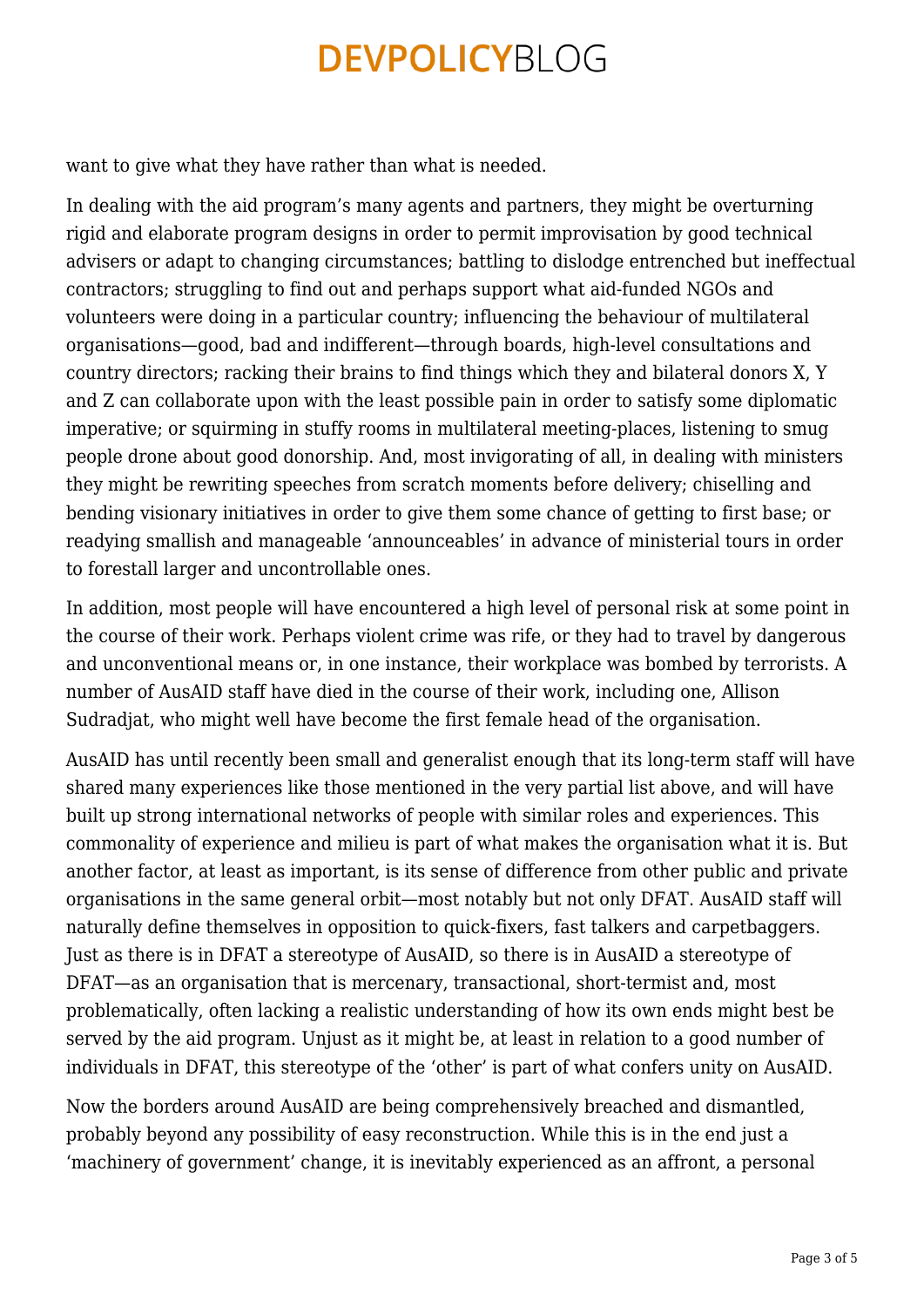loss, to the people who have invested their working lives, or their hopes for a working life, in the organisation. The affront might have been lessened if there were a perception that this unheralded merger were not in reality a hostile takeover, if DFAT as agent were thought to be acting only in line with the objectives of the government as principal, and if the objectives of the merger had been convincingly stated. But, as it is, there is a sense that one organisation is being consumed by another whose objectives might not exactly coincide with those of the government. The government wants a focused, high-quality aid program that strengthens Australia's bilateral relationships. It can't be easy for anybody inside AusAID to see how its disintegration could serve that end.

It must be acknowledged that for many AusAID staff, both Australian and locally-engaged in developing countries, the primary source of concern and anxiety now is not the passing of their organisation but [the prospect of losing a job](https://devpolicy.org/ausaid-staffing-how-low-could-it-go-20131021/), any job. But this is compounded, for most people at any rate, by the loss of an institutional framework that has come to be part of their identity. The present uncertainties about employment and deployment obviously need to be resolved quickly, and in ways that preserve and wisely use the large reservoir and experience, skills and judgement that exists in the organisation. If this is done, it will be interesting to observe over time what impact the proportionally large influx of staff from AusAID (probably more than a one-third increase in Canberra alone) has on DFAT as an organisation. While the impact might not be very visible, it could prove to be quite pervasive and positive.

Will the policy of integration stand in the long term? Any such change creates a reversal opportunity for a future government. The reversal in this case is likely to be fiendishly difficult and not necessarily worth the candle once the current process and various future refinements of it have run their course. Nevertheless, there has to be some chance it will happen in time. The possibility is academic to anyone seasoned enough to feel a sense of attachment to what was AusAID. They'll miss the organisation and they're entitled to, even while they set about changing the DNA of the invading organism.

*Robin Davies is the Associate Director of the Development Policy Centre. He worked in AusAID from 1993 to 2012.*

#### **About the author/s**

#### **Robin Davies**

Robin Davies was appointed Head of the Indo-Pacific Centre for Health Security at the Australian Department of Foreign Affairs and Trade in September 2017. Previously, from 2013, he was the Associate Director of the Development Policy Centre and from mid-2014,